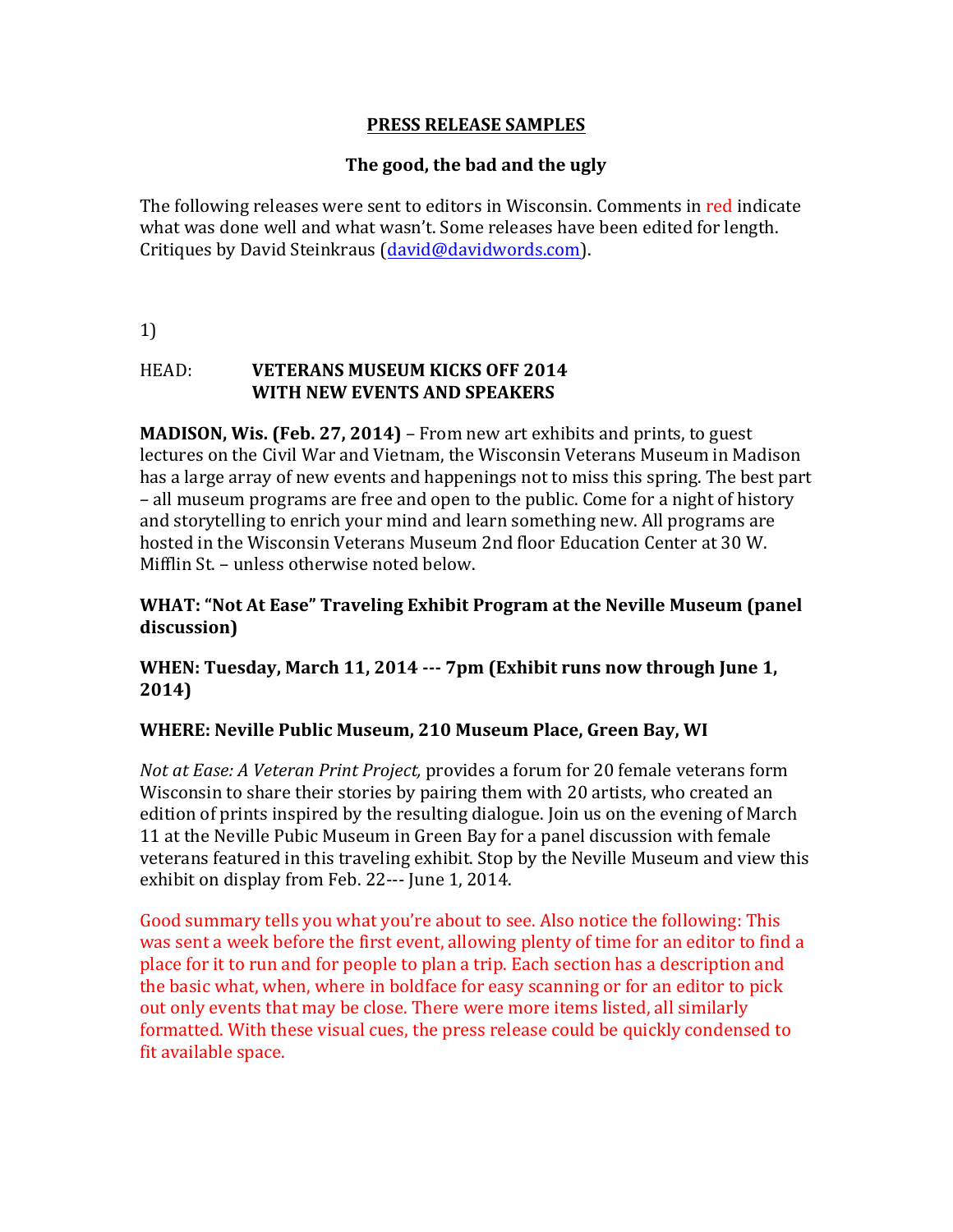### HEAD: **STEVE SPINGOLA RETURNS TO COLD JUSTICE ON MARCH 7**

Set your DVRs for Friday, March 7, at 7 p.m., when retired Milwaukee Police Department Homicide Lieutenant Steve Spingola returns to TNT's **Cold Justice.** 

Known by his colleagues as "the sleuth with the proof," Steve spent 15 of his 30--year MPD tenure chasing down cold---blooded killers.

Earlier this year, the crew from **Cold Justice** requested that Spingola assist in the 1997 murder of Victoria Hollingsworth, 28, of Chattanooga, Tennessee.

"In the Hollingsworth case," said Spingola "one wouldn't necessarily have to be Sherlock Holmes to ascertain the suspect. The key was to develop enough evidence to get the killer to crack."

Did the crew at **Cold Justice** ultimately prevail and bring Victoria's killer to justice? Tune---in on March 7 to learn more.

Good summary in the first paragraph. Any editor in Wisconsin immediately knows this may be of interest, and it's accompanied by the date and time. The headline could be improved because not everyone may instantly recognize the name. An alternate would have been: "Milwaukee detective returns to Cold Justice on March 7." But in five paragraphs this release manages to talk about the event, the time, the crime, and even ends with a teaser.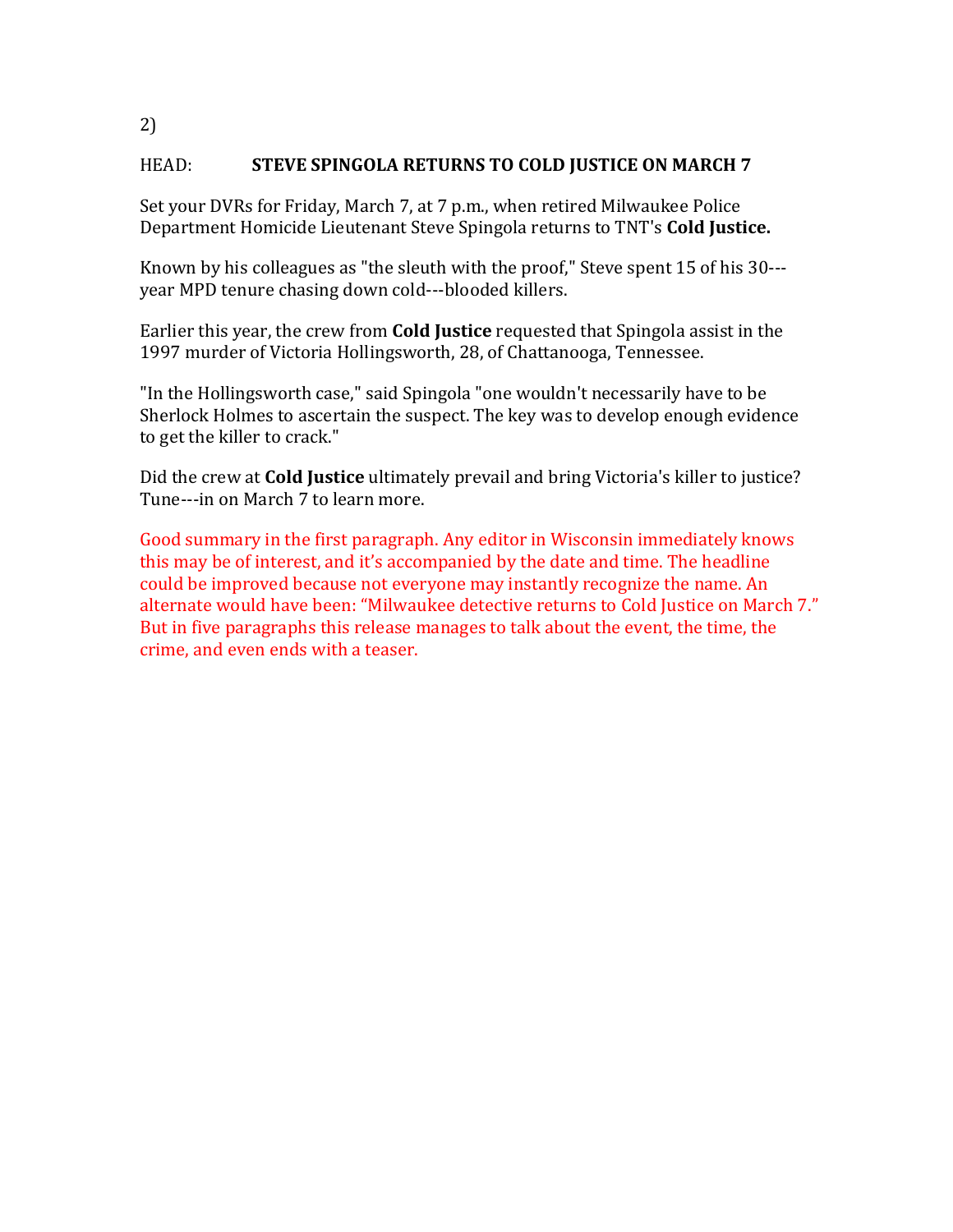#### **HEAD: CHAMPIONS CROWNED AT THE 2014 US YOUTH SOCCER ODP CHAMPIONSHIPS CAL SOUTH TEAMS SWEEP TWO YEARS STRAIGHT**

**PHOENIX, Ariz. (March 2, 2014)** — Champion teams were crowned Sunday at the 2014 US Youth Soccer Olympic Development Program (US Youth Soccer ODP)

Championships at the Reach 11 Sports Complex in Phoenix, Ariz. California South teams swept all titles in the 1997 and 1998 Boys and Girls age groups, for a historical second consecutive year. **US Youth Soccer ODP Champions:** 

## **1997 Girls Champion – California South South 1997 Boys Champion – California South South**

# **1998 Girls Champion – California**

# **1998 Boys Champion – California**

Sent to a Wisconsin newspaper, but no Wisconsin teams were involved. So why is this in a Wisconsin editor's inbox?

3)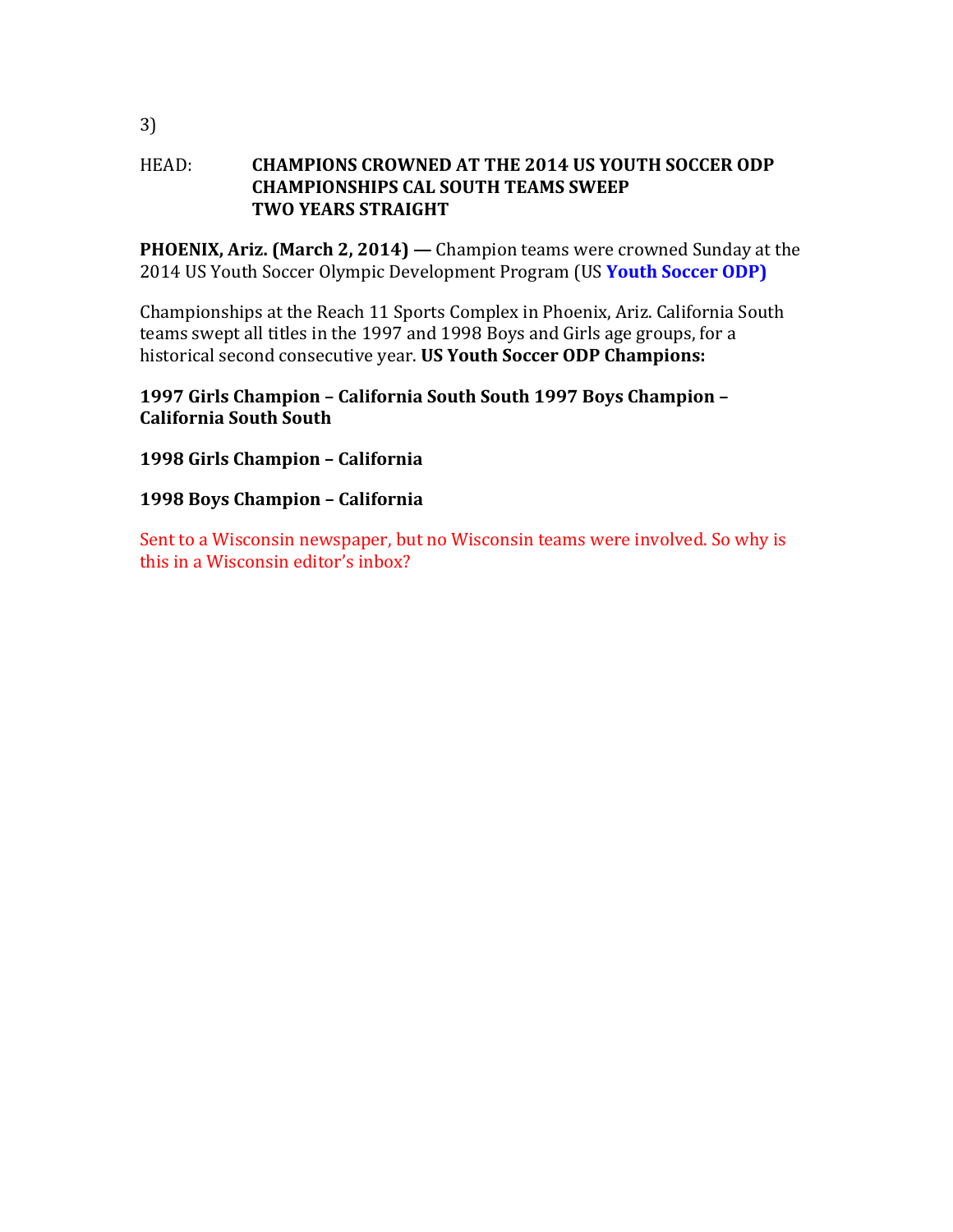# HEAD: **SO YOU WANT TO BE A FEMALE FARMER?**

Hi [editor's name],

Did you know that the amount of women farmers in the U.S. has grown 19% from 2002? No, and I see no reason why I should care. Stay away from teaser questions like this. People do not answer as the writer expects, and the default answer is to say "No" and click Delete. According to the 2007 Census of Agriculture, of the 3.3 million farms operating in the U.S., more than 1 million are being operated by women. Like in technology, females are beginning to find a larger role in an industry that has been male dominated for so many years.

### I'm at the end of the first paragraph and there's still no hint about why I have received this or what I am supposed to do with it.

Why the growing interest? For Clare Hintz, a Northern Wisconsin organic farmer, it was her experiences during childhood spent at a friend's farm that instilled in her a love of farming. Now, getting her Ph.D in agriculture, Hintz is looking to understand why other women choose to farm and how they persist over time. A recent Audubon Toyota TogetherGreen grant recipient, Hintz is currently working on a story building exhibit that will spur conversations about agriculture and watershed protection. The exhibit, funded by Audubon Toyota TogetherGreen, will feature 20 female farmers who have successful businesses, exemplary ecological practices, and play vital civic roles in their communities.

Since the number of female farmers has grown in the past years and is projected to increase in the coming years, I'd love to offer you an interview/profile opportunity with Hintz and her upcoming exhibit. Please let me know if that'd be of interest to you or if you'd like more information.

I have to get all the way to the end of this convoluted paragraph before finding out they'd like an interview done about a project that is not done. I don't know if any local women farmers are involved, which would increase their chances of getting an interview. What I do know is the person assembling the project lives far from the publication to which this release was sent, and I know this release is headed for the trash.

4)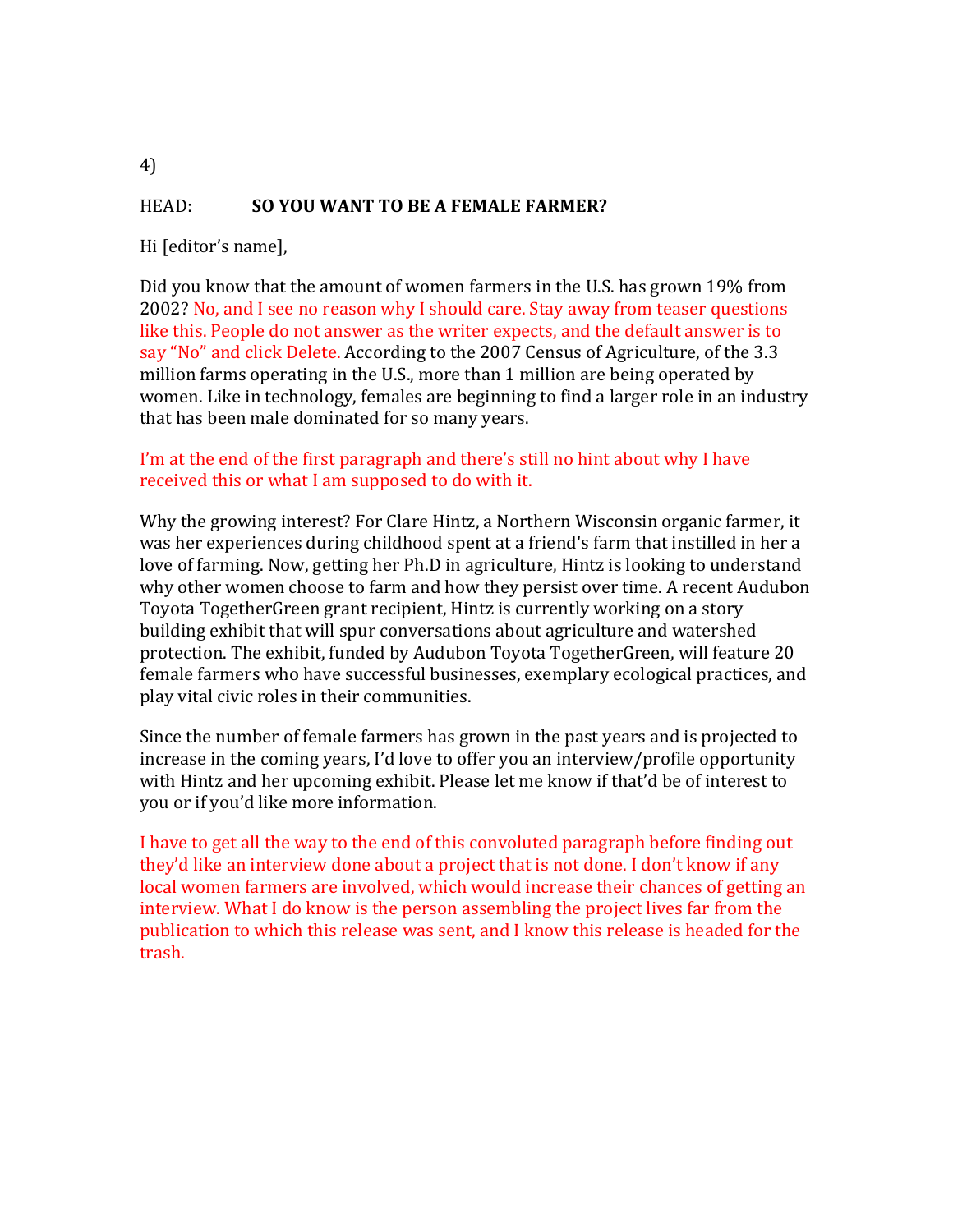

As a graphic idea, this is well done. It copies the CNN look and is a clever adaptation of the CNN website. As a press release it fails. Although it mentions the date and place, there is no time, and an editor would have to expend a fair amount of effort following all the links in order to gather simple background information about the organization, its cause, the event, the guest speaker, where people can obtain tickets, and what those tickets will cost. In other words, an editor or reporter would have to write the news release. That won't happen.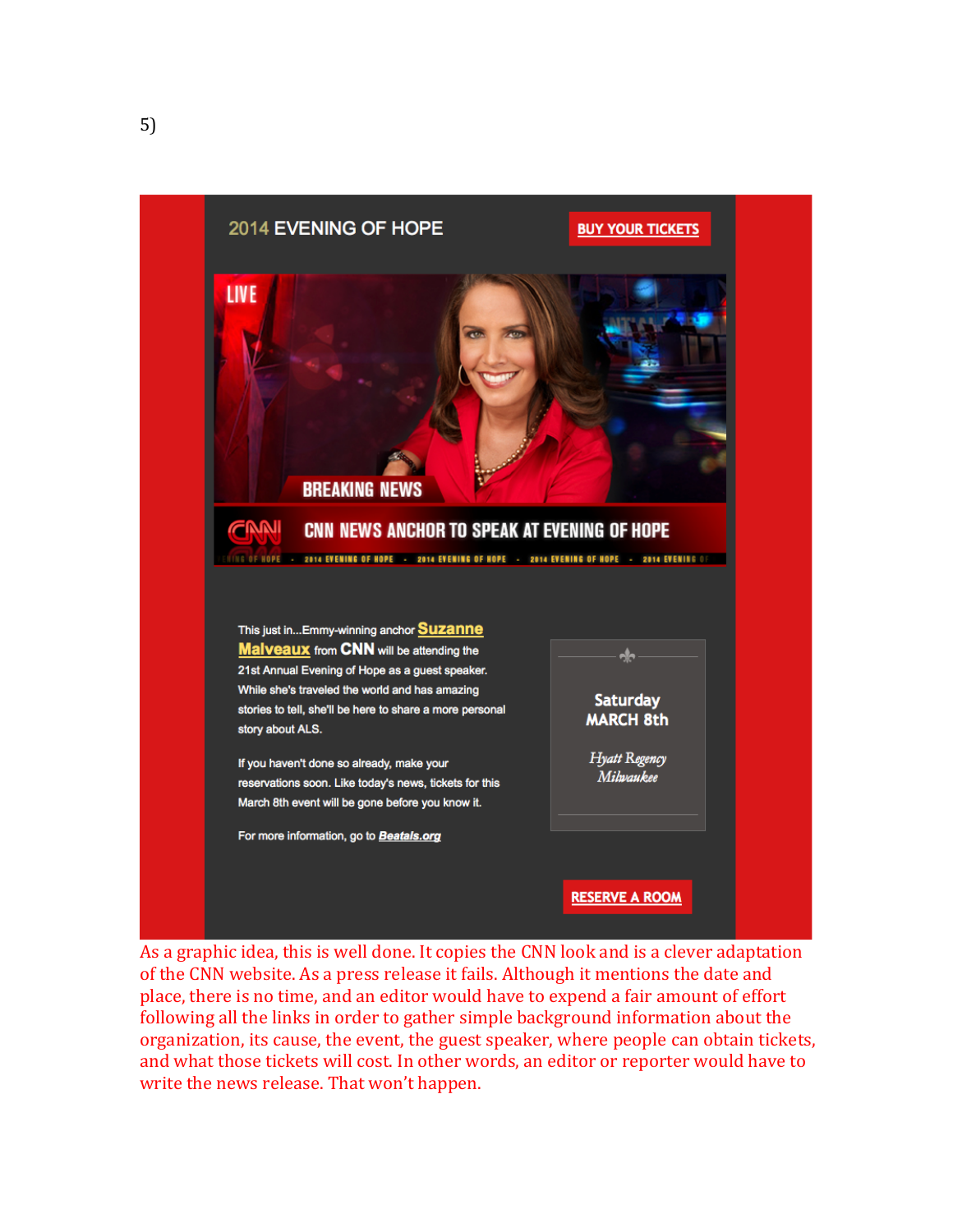#### HEAD: **THE FOOT---STOMPING MUSICAL REVUE,**

#### *AIN'T MISBEHAVIN',*

#### **OPENS MARCH 16 IN THE REP'S STACKNER CABARET!**

MILWAUKEE, WI [March 3, 2014] – A Tony Award-winning tour through the legendary Fats Waller songbook, *Ain't Misbehavin'* dives into the Harlem Renaissance of the 1920s, the golden age of honky-tonk dives, swing music and stride piano players. Considered "a tribute to the timeless appeal of Waller's music" by *The New York Times, Ain't Misbehavin'* includes classic Waller hits like "Loungin' at the Waldorf" and "I Can't Give You Anything but Love." *Ain't Misbehavin'* was conceived by Murray Horwitz and Richard Maltby, Jr. and will be directed by Rep Associate Artist Dan Kazemi, who was the Musical Director of *End of The Rainbow*, *A Christmas Carol, Forever Plaid* and *Ragtime* this season at The Rep.

One of the most popular, well-crafted musical revues of all time, *Ain't Misbehavin'* is simply unforgettable and will be performed in the now-signature Rep style, with a group of five "Quadruple Threat" actor/singer/dancer/musicians. The cast features Britney Coleman, Christopher James Culberson, Kenney M. Green, Bethany **Thomas** and **Erin Willis.** *Ain't Misbehavin'* runs in the Stackner Cabaret from **March 14 – May 18** and opens **Sunday, March 16.** The Executive Producers for this production are Greg and Rhonda Oberland and the Associate Producers are David **and Camille Kundert.**

What's good: The dateline because an editor knows exactly where this takes place.

What's bad: Notice the apparent conflict of dates: the headline says "opens March 16" while the text says it begins March  $14$  – but opens March 16. The original release ran eight pages, and you had to dig to learn the first two days are previews.

The location is not clearly stated; you have to assemble it from bits of information. All the names in bold face and their credentials get in the way of the essential information of what's happening and when.

The rest of this press release had too much information. There were extensive biographies of the cast and crew, and every date and time for every performance. Near the bottom was the important summary information of who, what, where, when, why, and at the very bottom was the ticket price and how to buy one. This makes an editor's job harder, and the risk is that the editor will quickly strip out everything in the middle, including something the writer may have wanted to see in print, in order to create a manageable and concise news item.